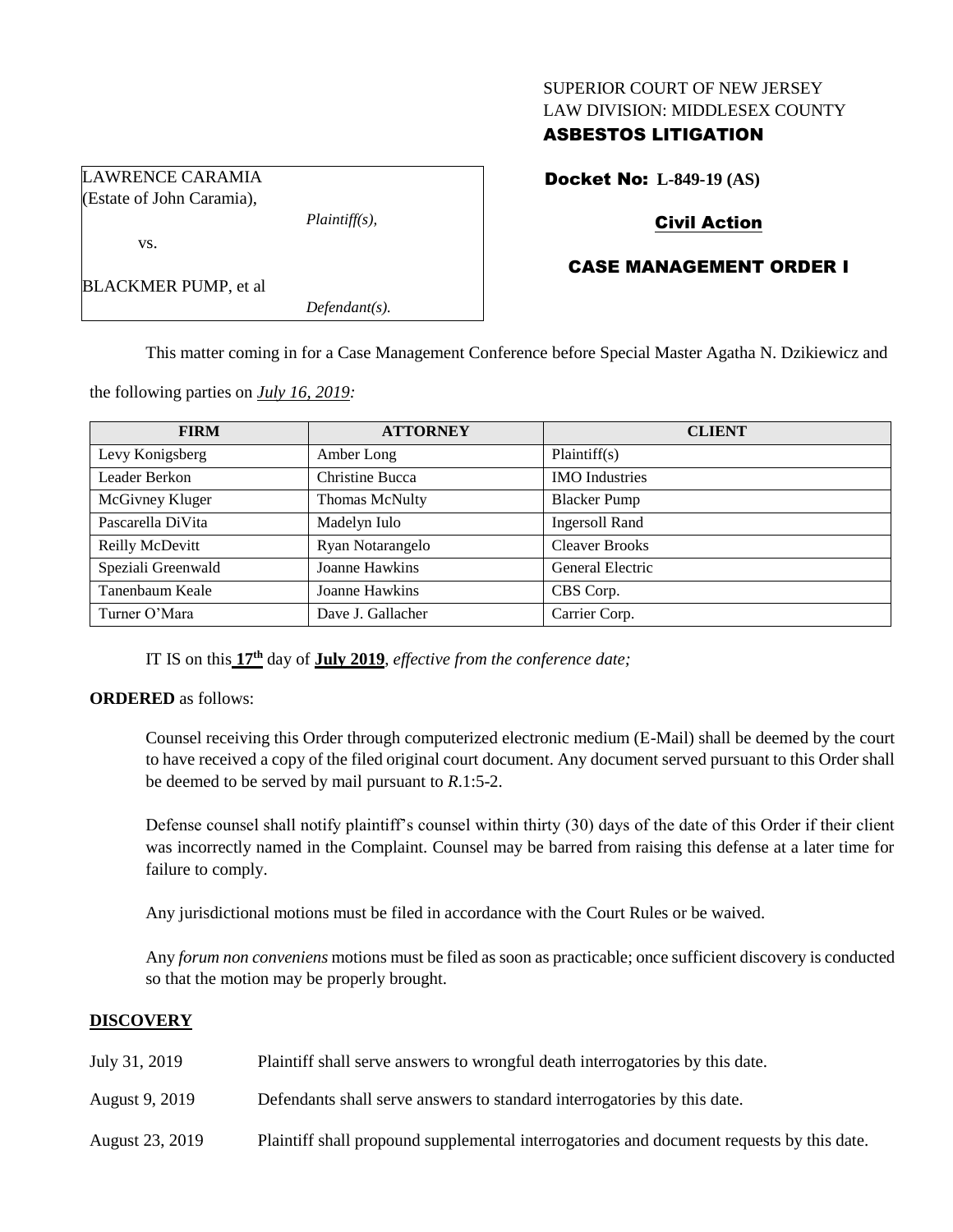| October 4, 2019   | Defendants shall serve answers to supplemental interrogatories and document requests by this<br>date.                                                                                                                                    |
|-------------------|------------------------------------------------------------------------------------------------------------------------------------------------------------------------------------------------------------------------------------------|
| August 23, 2019   | Defendants shall propound supplemental interrogatories and document requests by this date.                                                                                                                                               |
| October 4, 2019   | Plaintiff shall serve answers to supplemental interrogatories and document requests by this<br>date.                                                                                                                                     |
| December 31, 2019 | Depositions of corporate representatives shall be completed by this date.                                                                                                                                                                |
| January 31, 2020  | Any and all documents responsive to Notices to Produce shall be produced 10 days in advance<br>of a corporate representative's deposition, if not produced in accordance with deadlines set<br>forth for responses to document requests. |

### **EARLY SETTLEMENT**

| April 10, 2020 | Settlement demands shall be served on all counsel and the Special Master by this date. |
|----------------|----------------------------------------------------------------------------------------|
|----------------|----------------------------------------------------------------------------------------|

### **MEDICAL EXPERT REPORT**

| July 31, 2019  | Plaintiff shall serve executed medical authorizations by this date.                                                                                                                                                                                      |  |
|----------------|----------------------------------------------------------------------------------------------------------------------------------------------------------------------------------------------------------------------------------------------------------|--|
| March 31, 2020 | Plaintiff shall serve medical expert reports by this date.                                                                                                                                                                                               |  |
| March 31, 2020 | Upon request by defense counsel, plaintiff is to arrange for the transfer of pathology specimens<br>and x-rays, if any, by this date.                                                                                                                    |  |
| July 10, 2020  | Defendants shall identify its medical experts and serve medical reports, if any, by this date. In<br>addition, defendants shall notify plaintiff's counsel (as well as all counsel of record) of a<br>joinder in an expert medical defense by this date. |  |

## **LIABILITY EXPERT REPORTS**

- March 31, 2020 Plaintiff shall identify its liability experts and serve liability expert reports by this date or waive any opportunity to rely on liability expert testimony.
- July 10, 2020 Defendants shall identify its liability experts and serve liability expert reports, if any, by this date or waive any opportunity to rely on liability expert testimony.

## **SUMMARY JUDGMENT MOTION PRACTICE**

- April 10, 2020 Plaintiff's counsel shall advise, in writing, of intent not to oppose motions by this date.
- April 24, 2020 Summary judgment motions shall be filed no later than this date.
- May 22, 2020 Last return date for summary judgment motions.

### **EXPERT DEPOSITIONS**

August 10, 2020 Expert depositions shall be completed by this date. To the extent that plaintiff and defendant generic experts have been deposed before, the parties seeking that deposition in this case must file an application before the Special Master and demonstrate the necessity for that deposition.

 $\_$  , and the set of the set of the set of the set of the set of the set of the set of the set of the set of the set of the set of the set of the set of the set of the set of the set of the set of the set of the set of th